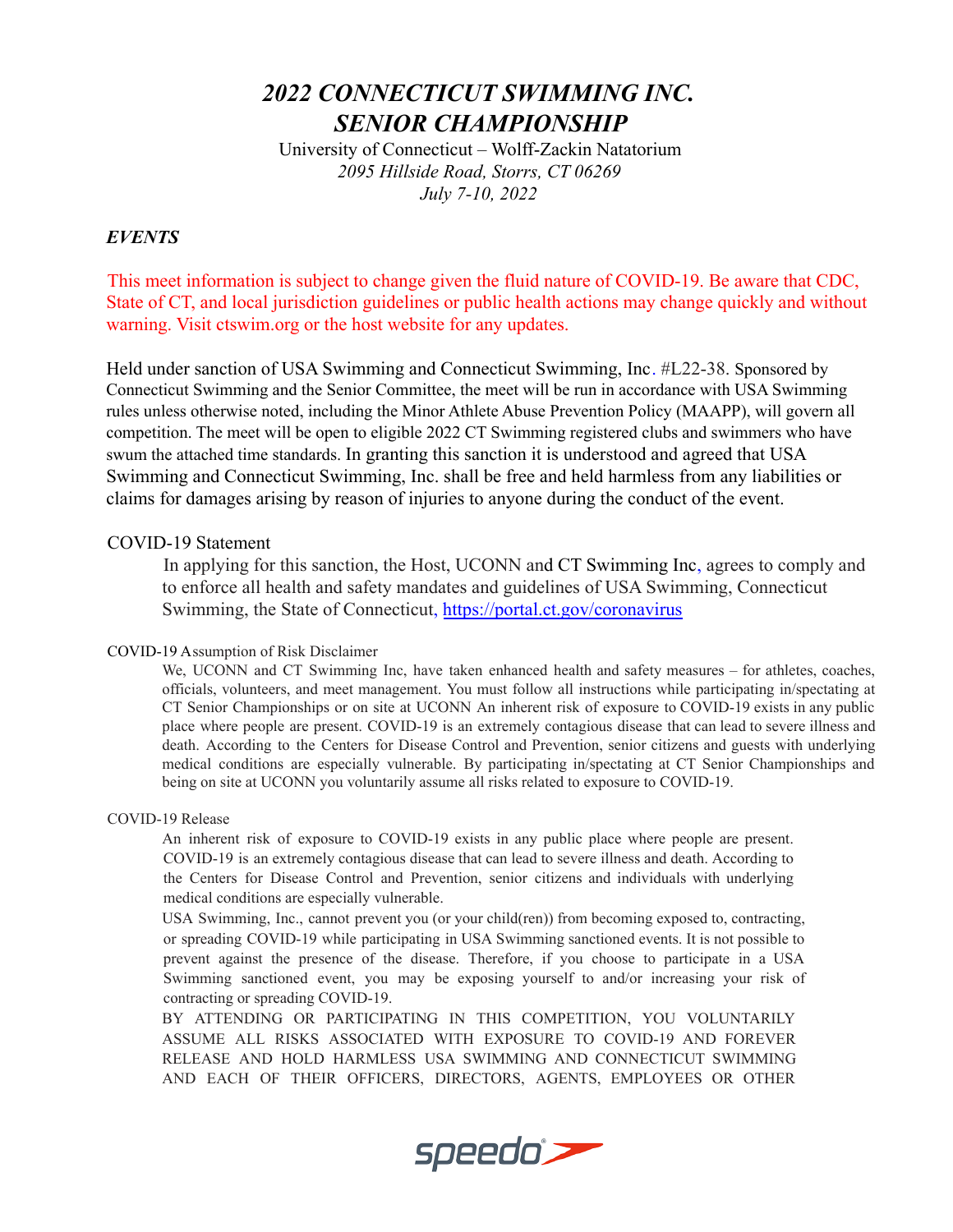REPRESENTATIVES FROM ANY LIABILITY OR CLAIMS INCLUDING FOR PERSONAL INJURIES, DEATH, DISEASE OR PROPERTY LOSSES, OR ANY OTHER LOSS, INCLUDING BUT NOT LIMITED TO CLAIMS OF NEGLIGENCE AND GIVE UP ANY CLAIMS YOU MAY HAVE TO SEEK DAMAGES, WHETHER KNOWN OR UNKNOWN, FORESEEN OR UNFORESEEN, IN CONNECTION WITH EXPOSURE, INFECTION, AND/OR SPREAD OF COVID-19 RELATED TO PARTICIPATION IN THIS

COMPETITION.

| <b>MEET DIRECTOR:</b>          | Sean Farrell       | sfarrell@sccymca.org  |
|--------------------------------|--------------------|-----------------------|
| <b>MEET REFEREE:</b>           | Dave Pite          | officials@ctswim.org  |
| <b>ADMINISTRATIVE REFEREE:</b> | Mark Wollen        | mark@mjwollen.com     |
| <b>MEET ENTRY INFO:</b>        | Henk Jansen        | office@ctswim.org     |
| <b>WEBSITE:</b>                |                    | http://www.ctswim.org |
| <b>SAFETY CHAIR:</b>           | Kyle Shadeck       | kshadeck@sccymca.org  |
| <b>EMERGENCY NO:</b>           | $860 - 486 - 9193$ |                       |

### *FACILITY GENERAL RULES AND INFORMATION:*

- The Wolff-Zackin Natatorium is a 6-lane, 50 meter pool. Water depth at start end is 6 feet. Water depth at turn end is 14 feet. The competition course has been certified in accordance with 104.2.2C(4). The copy of such certification is on file with USA Swimming. Brundage Pool, a 6 lane 25 yard pool, adjacent to Wolff -Zackin will be available for continuous warm up – warm down. Colorado electronic timing will be used.
- Ample spectator seating exists.
- No locks may be left on lockers. No shaving on premises is permitted. No access to faculty locker rooms is permitted.
- Changing into or out of swimsuits, whole or in part, other than in locker rooms or other designated areas is not appropriate and is prohibited.
- Misbehavior, unsportsmanlike conduct, vandalism and theft will not be tolerated and can result in being barred from participation in the meet.
- No electronic audio or visual recording devices, including cell phones, are permitted in changing areas, rest rooms, or locker rooms. Failure to comply may result in expulsion from the meet.
- Folding Chairs are allowed anywhere in the building.
- There is ample deck space for swimmer seating.
- As of this announcement's posting, **spectators will be allowed.**
- Any vehicle parked anywhere other than in a parking space will be subject to fines and being towed.

*DISABLED/ELDERLY ACCESS:* Handicapped parking and pool deck access are available. If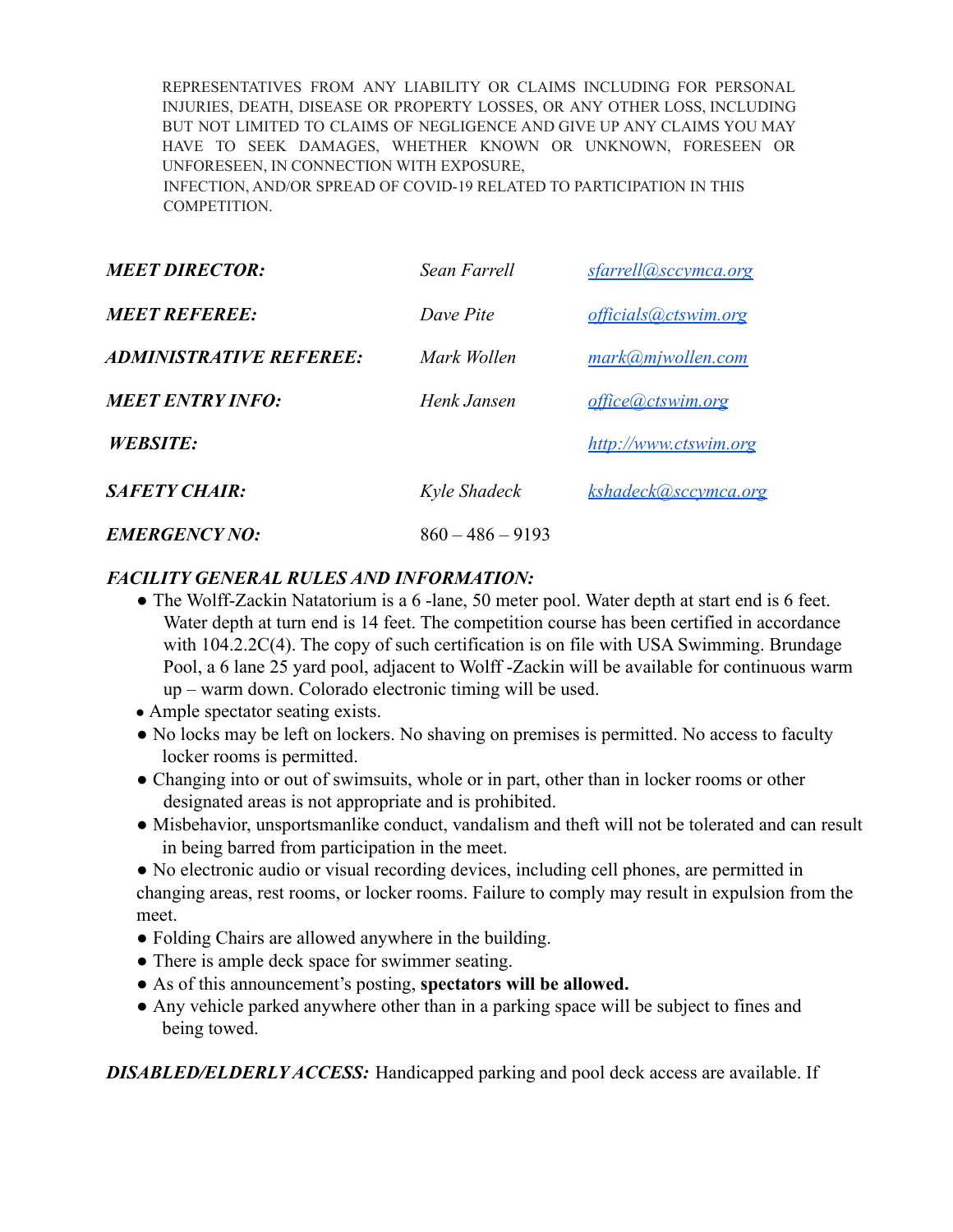special assistance is required by athletes, coaches or spectators please contact the Safety Chair or the Meet Director.

## *SCHEDULE: Warm-up Start*

Trials –Thurs-Fri-Sat-Sun 7:00 a.m. 8:30 a.m. Finals –Thurs-Fri-Sat-Sun 3:30 p.m. 5:00 p.m.

*WARM-UP*: All clubs must warm-up under the supervision of a coach. Coaches should register in the office when they arrive in order for their clubs to begin warm-up. Only swimmers entered in this meet may use the warm-up lanes. All athletes must have a coach in attendance. Athletes participating in the meet without a coach must make prior arrangements with a club participating in the meet and ask for coach coverage. Please notify the Meet Director. Lane assignments are subject to the discretion of the Meet Referee and will be provided in the coaches' packets and on the CT website if needed. No diving will be permitted, except in the sprint lanes. Pace lanes will be reserved for swimmers who are being timed by their coaches. No training equipment is allowed in the pool. Entry into pool is feet-first from the turn ends of the pool.

**PRELIMS:** All Prelims will be conducted in LCM course. Prelim Trials will be conducted in one 6-lane LCM course.

*FINALS:* Finals will be conducted as LCM in a 6-lane course. 4 heats (Top 24) will return for the evening Finals session, with the exception the 800m and 1500m Freestyle events. Heats will be run in the following order, the D Final (places 19-24 restricted to swimmers 18 and under), the C Final (places 13-18), B Final(places 7-12) and the A Final (top 6). The top 2 seeded heats of relays will swim at Finals, the remaining heats will be swum in the preliminaries. *(See relays section for more information on how relays will be conducted).*

*READY ROOM:* Swimmers competing in the A final events are expected to report to the Ready Room area no more than 5 minutes prior to their event. The A finalists are expected to remain in the Ready Room until they march out for their event.

*COACHES' MEETING:* A brief coaches meeting will be held on Thursday morning at a time designated by the meet referee. Meeting time will be announced Thursday morning.

*ELIGIBILITY:* This meet is open to Connecticut LSC swimmers only. Clubs and swimmers must be 2022 registered members of USA Swimming. Any swimmer, who is entered and is unregistered, will be scratched from the meet until registration is completed. See CT Swimming athlete registration procedures. Registrations will not be processed at the meet. All coaches must present a valid USA Swimming coach card to the Meet Director prior to the commencement of any sanctioned swim meet, and must have this card with them while on deck. Coaches will be required to check-in at the pool office in order to be on deck.

*ADULT ATHLETES:* All athletes who will be 18 years of age or older must complete the mandatory Athlete Protection Training prior to competition. Failure to do so will result in the swimmer being scratched from the meet.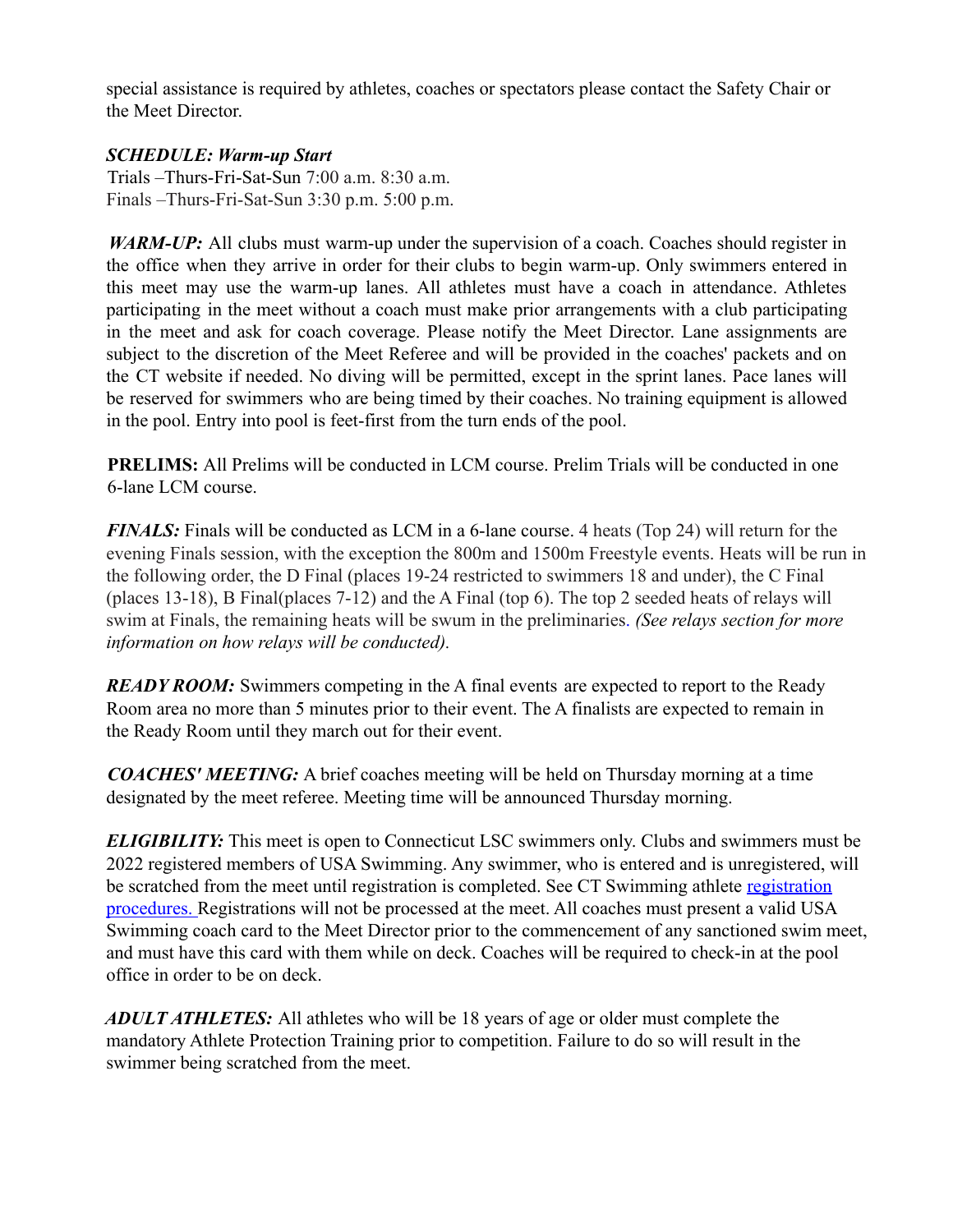*SWIMWEAR:* Per CT Swimming policy, swimmers 12 years old and younger are not permitted to wear "Tech Suits" at any CT sanctioned or approved meets. "Tech Suits" are defined as a suit that has Bonded Seams, Kinetic Tape, or Meshed Seams. Age is determined on the first date of the meet.

*ADAPTED SWIMMING:* Any USA Swimming athlete with a disability as defined by USA Swimming Rules and Regulations should refer to the CSI Adapted Swimming Policy available on ctswim.org and may contact Adapted Swimming Chair for time standards and other information.

*FEES:* Splash fees: \$15.00 per individual event, \$24.00 per relay, and \$20 per time trial. If no electronic entry is provided, there is a \$10 manual entry fee per swimmer. Payment is required upon final entry submission. Credit card and checks accepted.

*OUTREACH:* Participating clubs may request, in writing, that individual entry fees be waived for Outreach athletes listed on the club's entry. See outreach for policy and procedure.

*SCORING*: Individual event scoring will be to 12 places as follows: Timed final events: 16-13-12-11-10-9-7-5-4-3-2-1 Prelim/Finals events: A final: 16-13-12-11-10-9 B final: 7-5-4-3-2-1 C/D final: No Score Relay event scoring will be to 12 places as follows: Relays events: 32-26-24-22-20-18-14-10-8-6-4-2

*TEAM SCORING:* Team scores will be kept for the Men's, Women's and Combined Teams through 12th place as per USA Swimming rule 102.7.3.

*AWARDS:* Individual awards will be presented 1st through 3rd immediately following the event at finals(exception - 800 Freestyle and 1500 Freestyle). Relay awards for the 400m Medley Relay, 800m Freestyle and 400m Freestyle Relay will be presented at the finals session on the following night. Women's 1500 Freestyle, Men's 800 Freestyle, 200 Medley Relay, Women's 800 Freestyle and Men's 1500 Freestyle awards will be presented after the A heat of the following event at Finals. The Distance High Point (for the 400m IM, 400m, 800m, and 1500m Free) and Individual High Point Awards will be presented during the Sunday finals session. The awards schedule will be presented at the coaches meeting.

**ENTRY INFORMATION:** Swimmers must have equaled or bettered the attached time standards since January 1, 2021 and before the entry deadline.

Swimmers may enter any individual event for which they qualify but may only compete in three (3) individual events per day and a maximum of seven (7) individual events for the meet.

No Bonus Events are allowed, except those swimmers who have qualified in the 800m or 1500m Freestyle distance events may enter the alternate distance as a bonus if they have achieved the alternate Distance Bonus standard during the qualifying period. The alternate distance bonus event will count towards the maximum number of individual events and swimmers MUST enter the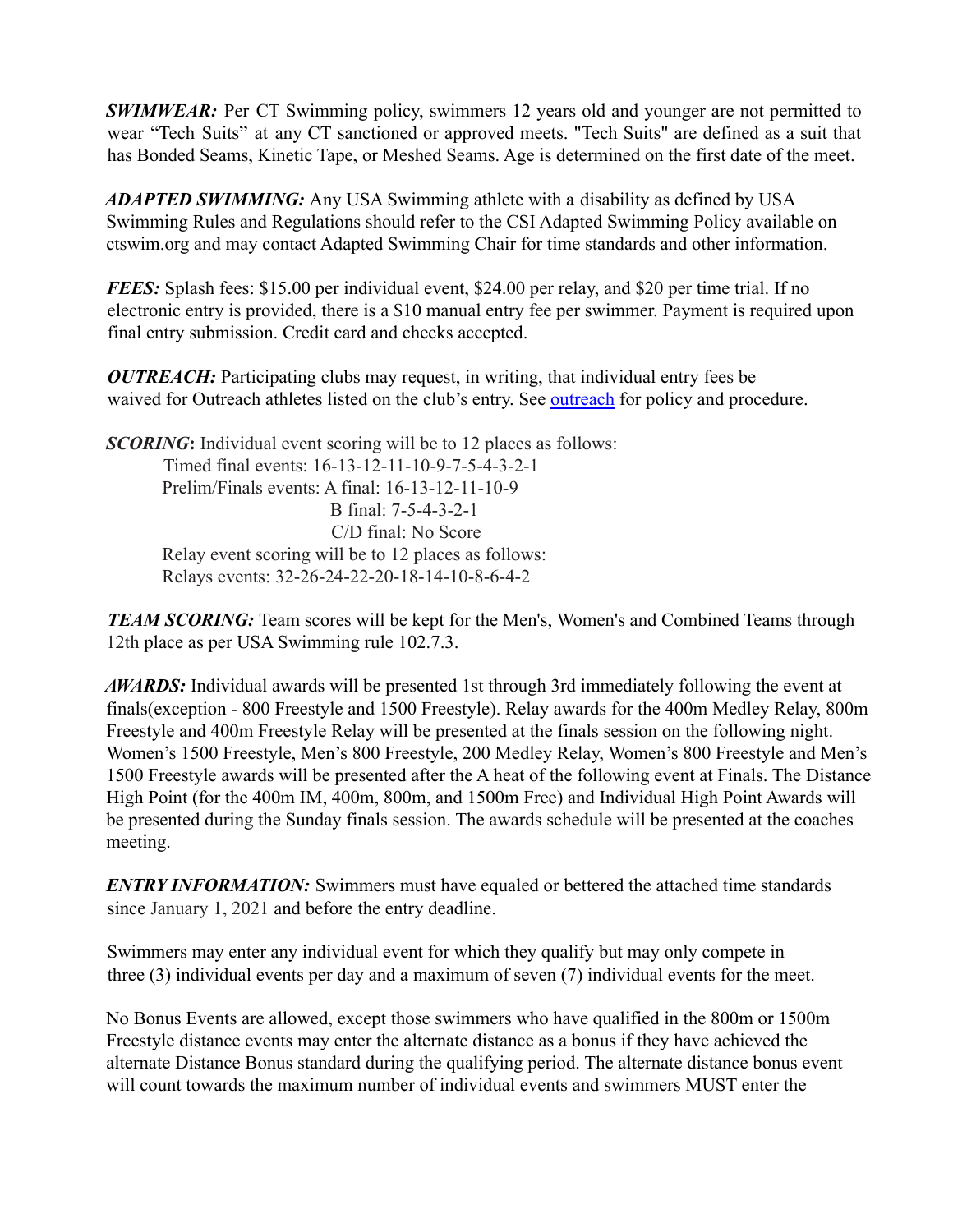distance event for which he/she has qualified in order to be entered in the bonus distance event.

**SEEDING:** All conforming LCM times will be seeded first, followed by SCY entry times, followed by bonus times in the same fashion if applicable. Prelims will be seeded in accordance with USA Swimming rules 102.5 unless otherwise stated herein. Events will be swum slowest to fastest unless otherwise stated herein. See DISTANCE EVENTS section.

*ENTRIES FROM ATHLETES WITH NO CLUB AFFILIATION:* Athletes entering this meet independent of a USA Swimming club or coach shall: 1.) be under the supervision of a USA Swimming coach for the duration of the meet. It is the swimmer's responsibility to make arrangements with a USA Swimming member coach prior to the meet. Athletes unaccompanied by a USA Swimming coach will not be permitted on deck. Please contact the Meet Director for assistance. 2) Be certified by a USA Swimming member coach as being proficient in performing a racing start or must start each race from within the water. It is the responsibility of the swimmer or the swimmer's legal guardian to ensure compliance with this requirement. The name of the USA Swimming member coach supervising the athlete and racing certification should be submitted to the Meet Director with the entry.

*ENTRY DEADLINE:* Entry deadline for all entries is **9:00 p.m. Thursday, June 30, 2022.** Payment will be due with submission of entry. Please see PAYMENT section for details.

*LATE QUALIFIERS:* Any entered club that has a swimmer achieve an initial qualifying time during the period of **July 1-4th , 2022** must enter, no later than **5:00 p.m. Tuesday**, **July 5 th , 2022,** using FAST Online Entries. After this deadline, no late qualifier entries will be accepted. No exceptions will be made to this deadline. No improvements in seed time will be accepted. Splash fees for late qualifiers are due on Tuesday, July 5<sup>th</sup>, 2022 by check (postmarked) or credit card. CSI reserves the right to remove the unpaid entries from the meet.

*CORRECTIONS***:** The psych sheets will be posted on www.ctswim.org and clubs will be given until **5:00 p.m.** Tuesday, July 5<sup>th</sup>, 2022, to email corrections to <u>office@ctswim.org</u>. For new swimmers, *PLEASE email swimmer's full name, birthdate, event numbers and times. For swimmers already in the meet, please send name, new event number and time.* No exceptions will be made to this deadline. No improvements in seed time will be accepted, including improvements due to changes in course. Corrections will be accepted by email only. A \$15 fee will be assessed for each correction. CSI is not responsible for entry errors based on incorrect meet files, computer/server errors, software bugs, etc. Splash fees for corrections are due on Tuesday, July 5<sup>th</sup>, 2022 by check (postmarked) or credit card. CSI reserves the right to remove the unpaid entries from the meet. Correction examples below:

- If John Doe is omitted from a club's entry in six (6) events, adding John is \$15 and each of his events will garner a \$15 charge. His club will be charged \$105 in addition to the cost of his entry. Total for John Doe and his 6 events is \$195.
- Each scratch while "swapping" events will garner a \$15 charge, example, take Jimmy out of the 100 back (a scratch) and put him the 100 free (new event correction). His club will be charged \$30 for the "swap" and \$15 for the entry, totaling \$45.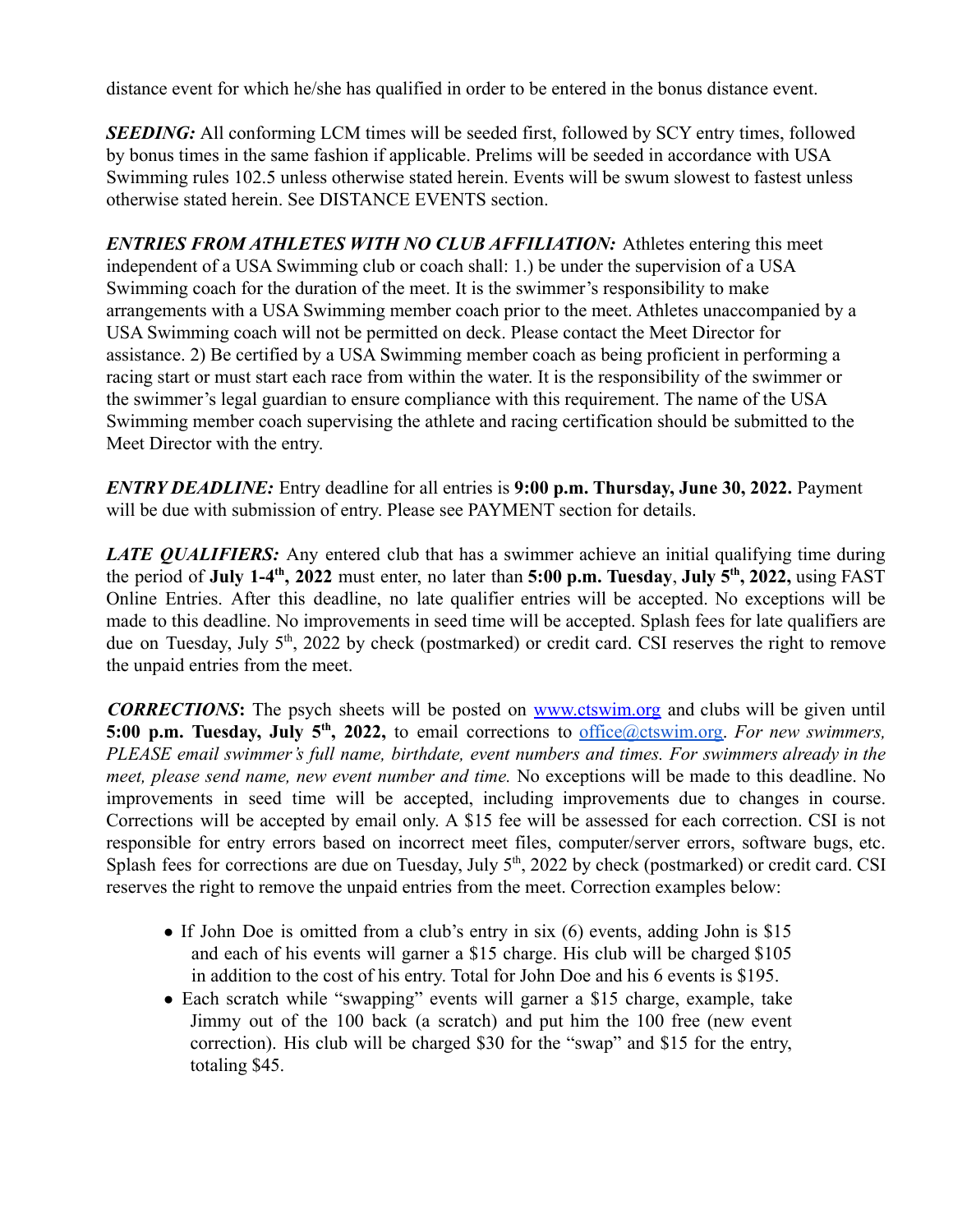- A scratch for a single swimmer where a coach will not be in attendance will not garner a charge. Example, Larry is the only swimmer attending a session for his Team and he is scratching, and this is known ahead of time. This will be done so a coach doesn't have to attend a session just to scratch a swimmer.
- If a relay team is added, the charge will be \$24.00 plus entry fee. Total for additional relay \$48.00.

*PAYMENT***:** Payment will be collected upon submission of entry by credit card or by signed check/check request. If paying by check an image of the signed check/check request must be submitted with the entry.

Make the check out to *CT Swimming Inc.* and mailed to the address below.

**PLEASE NOTE THE NEW ADDRESS.** Connecticut Swimming 68 Nichols Ave. Shelton CT, 06484

*PROOF OF ENTRY TIMES:* All entry times must be pre-proven. The results of any USA Swimming sanctioned, approved, or observed meet or a meet attested by a USA Referee will be acceptable as proof of time. Eligible times not verified in Connecticut FAST may be proven by using the Connecticut FAST custom times tool available to CSI clubs or, in the case of unattached entries, by sending an email to the entry chair, which includes the meet name, date, location, referee attestation, and pertinent page(s) of the results. Failure to pre-prove an entry time will prevent the swimmer from being entered in that event. Proof of time is the responsibility of each coach. In accordance with CSI policy, (Integrity Statement 1/25/94), the Club from which a swimmer's time cannot be proven, shall be fined the sum of \$100 per event. The \$100.00 fine must be paid by October 1, 2022, to the Connecticut Swimming office.

*ENTRY INFORMATION:* CSI-member USA Swimming clubs will enter using Connecticut FAST Online Entries and enter an adapted athlete by contacting [office@ctswim.org](mailto:office@ctswim.org). Unattached athletes not affiliated with a club should email an entry file (\*.sd3 or \*.cl2) and proof of time to [office@ctswim.org.](mailto:office@ctswim.org) If meet entry software is not available, email [office@ctswim.org](mailto:office@ctswim.org) the athlete name, USA ID, age, event number, event name, time, and proof of time. Extra fees for manual entries will apply. See Proof of Entry Times section for acceptable proof.

*SCRATCHES & POSITIVE CHECK IN:* Coaches will receive an informational envelope containing entry reports for each swimmer's events upon team check in. All scratches are to be submitted to the Clerk of Course by the appropriate scratch deadlines. The scratch box and positive check in will be located with the Clerk of Course on deck. Swimmers are automatically seeded in the meet if a scratch is NOT turned in timely.

This meet will follow the National Championship Scratch Rules as specified in rule 207.11.6. Scratches from finals can only be done directly with the Administrative Referee.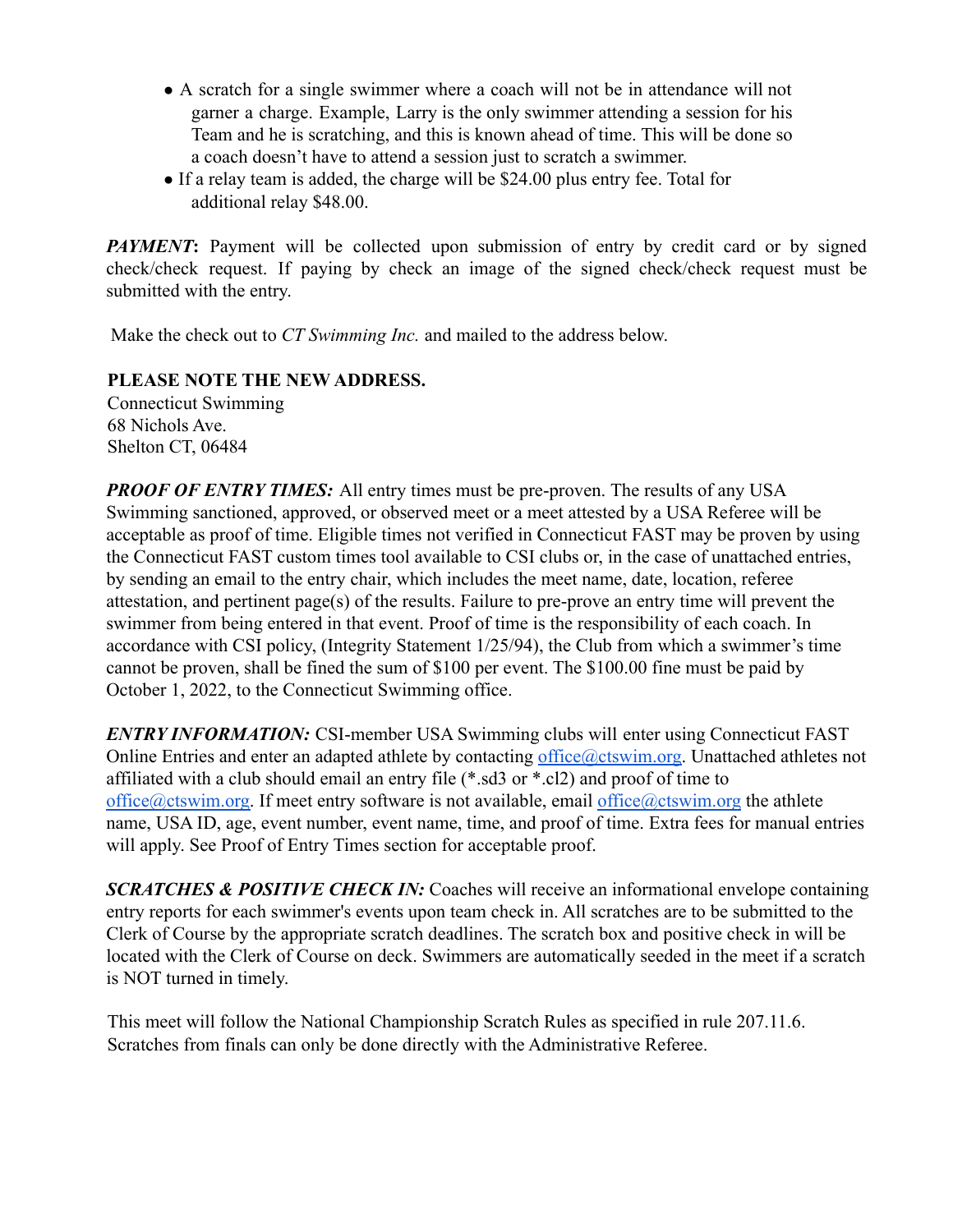After the preliminaries and/or timed finals have been seeded, any swimmer who fails to compete in an individual event, preliminary or timed final heat, in which he/she has been entered and has not been scratched will be barred from their next event. In order to swim any events remaining in the meet, the coach and/or swimmer must positively check-in with the Administrative Referee prior to the scratch deadline of that day's events. Swimmers must be present in order to declare a false start as stated by USA swimming rules.

Scratch and Positive Check in deadlines for Individual events are as follows: Scratches for Thursday Preliminary Events: Thursday, 7:30am Scratches and Positive Check in for Thursday Timed Final Events: Thursday, 8:00am Scratches for Friday Preliminary Events: Thursday, 7:30pm Scratches for Saturday Preliminary Events: Friday, 7:30pm Scratches and Positive Check-in for Sunday Preliminary and Timed Final Events: Saturday 7:30pm

Coaches may email scratches to the Meet Referee or the Administrative Referee if they are unable to access the scratch box. Emails must be received by the appropriate scratch deadlines. The time stamp on the email will determine the time the email is received.

A swimmer seeded in an A Final, B Final, C Final or D Final who fails to compete shall be barred from all further competition in the meet. It is the responsibility of the coaches and swimmers to check the scratch sheets and to scratch in a timely fashion if they do not intend to return or swim at finals. Sunday Finalist shall be fined \$50.00 for each event not swum. Fines must be paid before October 1, 2022. No penalty will apply if: /

- The referee is notified in the event of illness or injury and accepts the proof.
- A swimmer qualifying for finals based on the results of preliminaries notified the Clerk of Course within 30 minutes of the announcement of qualifiers that he/she may not intend to compete and confirm his/her final intention within 30 minutes following his/her last preliminary event.
- It is determined by the Referee that failure to compete is caused by circumstances beyond the control of the swimmer.

*DISTANCE EVENTS:* Swimmers participating in the 800/1500m freestyles MUST positively check-in and declare their intent to swim by the scratch deadline for that day's events to be seeded at their entry time.

- Positive check-in is required for the Women's 1500m and Men's 800m freestyle by 8:00am on Thursday, July 7, 2022
- Positive check-in is required for the Women's 800m and Men's 1500m freestyle events by 6.00 pm on Saturday July 9, 2022
- Failure to positively check-in will result in the swimmer not being seeded into the event with their entry time. Any swimmer that does not scratch or positively check in by the check-in time will be seeded at "NT."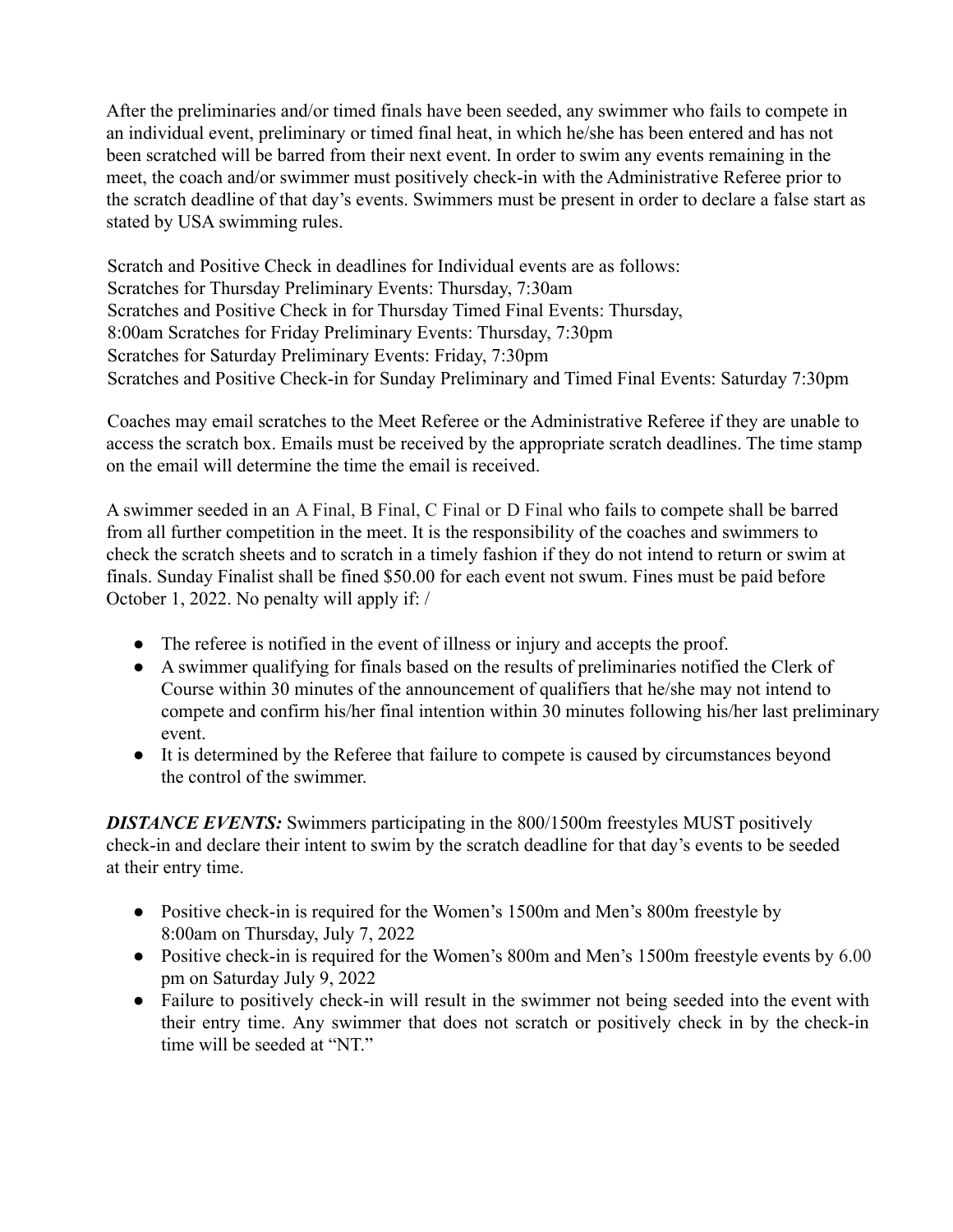**Thursday (W1500m/M800m) and Sunday (W800m/M1500m) Distance Freestyle Events,** will be swum as timed finals with the fastest heat (top 6) in the women's Freestyle followed by the fastest heat (top 6) in the men's Freestyle to be conducted at the beginning of the evening finals session. The remaining heats will follow a National meet format, so that the 2nd fastest heat of Men's Free will end at approximately 3:45pm and the 2nd fastest heat of the women's Free will swim in the heat prior to the 2nd fastest heat of the Men's Free. The heats will alternate women and men. The heat order and schedule will be published after the Scratch/ Positive Check-in deadline on for each of the distance sessions. Swimmers in the 800 or 1500 must supply their own timer and counter for all heats except those swum during the finals session. Swimmers need only supply their own counter if competing in the finals session. The distance session will be conducted in a 6 lane course as well.

Prelims of the 400m IM and 400m Free will be swum as follows: top eighteen being circle seeded, of Women followed by the top eighteen being circle seeded, of Men, then all remaining heats, alternating Women and Men continuing fastest to slowest. There will be a ten-minute break following the last heat of the women's 400m event prior to starting the men's 400m event. There will be a ten-minute break after the men's 400m event prior to starting the alternating heats. The top four heats of women and men's 400m events will be run in a six-lane course. The 400m IM and 400m Free will be part of prelims and not a separate distance session so all timers will remain in place and there will not be parent timers for these events and thus swimmers do not have to provide a timer for same.

*RELAYS:* Teams participating in the relay events MUST positively check-in and declare their intent to swim those relays by the scratch deadline for that day's relay events. *(See the Scratch and Positive Check in section)*. **Relays that do not check-in by the appropriate deadline will be SCRATCHED.** Relay participants must be declared to the Clerk of Course one hour before the relay swims but may be changed up to the time of the swim. **All relay cards must go to the computer table.**

Clubs may enter a maximum of two relay entries per relay event and are allowed one **'Relay only' per gender. That is ONE swimmer per gender, NOT one per relay, NOT one per day. A total of ONE male and ONE female. Swimmers entered in relay events only must be listed on the meet entry with their USA Swimming numbers and are not allowed to participate in Time Trials.** The time for each relay may be submitted as a composite. The top 2 seeded heats of Relays will be swum during the finals sessions , the remaining heats of relays will be swum in prelims. All Relays will be swum as follows: All Women's relays slowest to fastest followed by all Men's relays slowest to fastest.

## **Positive Check-in Deadlines for Relays:**

Scratches and Positive Check In deadlines for Relays: Thursday Evening Relays: Thursday, 11:00am Friday Evening Relays: Friday, 11:00am Saturday Evening Relays: Saturday, 11:00am Sunday Evening Relays: Sunday 11:00am

*OVERSUBSCRIPTION:* In the event of over subscription, the Senior Committee and meet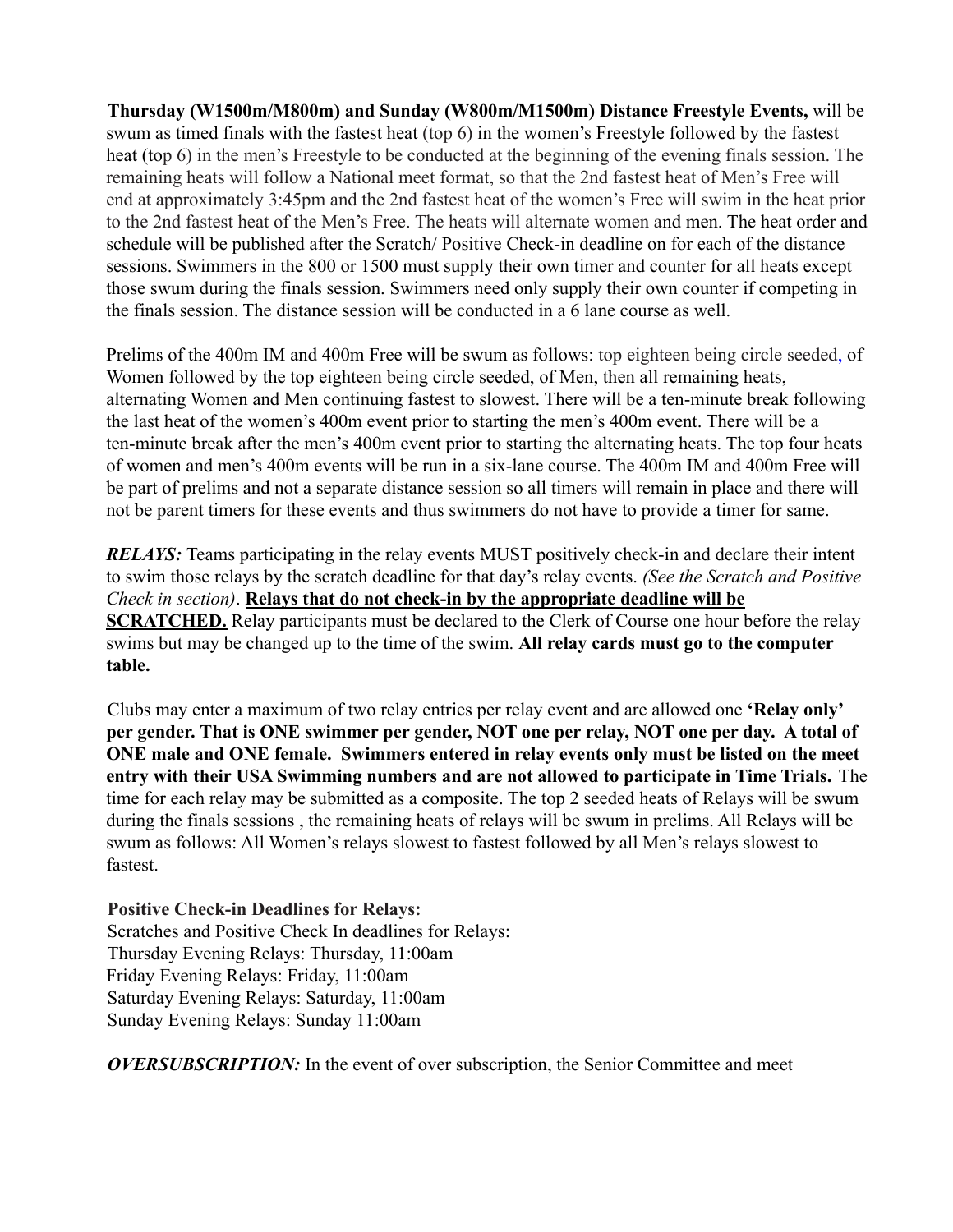management reserve the right to make adjustments to the meet. These may include, but are not limited to, conducting all events in split sessions.

*MEET JURY AND PROTESTS:* The Meet Jury shall be announced by the Meet Referee at the Coaches Meeting. All competition related protests, including protests concerning eligibility and representation and technical rules shall be made in writing to the Meet Referee within 30 minutes after the race or protested act or alleged infraction occurred. Any protest filed will be referred to the appropriate jury if applicable, except for protests regarding the judgment decisions of on deck officials and the application of the governing rules relating to the conduct of the meet will be decide by the Meet Referee. There is a \$50 fee for a protest made by anyone and that fee is refundable if the protest is upheld.

*TIME TRIALS:* Time trials will be conducted based on the availability of time in-between prelims and finals only and at the discretion of the Meet Referee, approximately 15 minutes after the completion of each preliminary session. Time trials will be conducted for those swimmers participating in individual events in the meet in accordance with USA Swimming rules. Each individual time trial will count as one of the seven individual swims allowed each swimmer (failure to show for a seeded time trial will not count towards a swimmer's total number of events allowed for the meet). Swimmers must sign up for time trials Thursday/Friday/Saturday/Sunday between 8:30am-10:00am (subject to change based on session timelines). Special consideration will be made for athletes who swim events after the deadline closes and who choose to swim that event as a time trial offering an additional deadline 10 min after that event is swum. Fees: paid in cash are \$20.00/individual event; \$30.00/relay. Swimmers entered in time trials must provide their own timers and lap counters. The meet referee reserves the right to combine events as necessary. Note: Entering time trials constitutes an agreement to swim in combined heats with no lane separation. Time trials will be swum in the following order at the discretion of the meet referee to facilitate efficient conduct of the time trials:

Thursday Time Trials: Thursday/Friday/Saturday/Sunday events in that order Friday Time Trials: Friday/Saturday/Sunday/Thursday events in that order Saturday Time Trials: Saturday/Sunday/Thursday/Friday events in that order Sunday Time Trials: Sunday/Thursday/Friday/Saturday events in that order

The 800m and 1500m events will only be offered as the last event on either Friday or Saturday (time permitting). The day will be announced at the Coaches Meeting. Note: 800m and 1500m events may be swum as time trials in the slowest seeded heat during the meet if lanes are open. Athletes will be considered on a first come basis until the heat is full.

For every 400 athletes, there will be a max 1 hour of Time Trials, not to exceed 2 hours of Time Trials. The Meet Referee reserves the right to limit Time Trials entries based on circumstances.

*WORK ASSIGNMENTS:* All teams are required to provide workers (e.g. timers, runners, marshals, officials, etc.) in proportion to the size of their entry. Team contacts will be notified of their team's work assignments as soon as possible after the entries are received. Please include the name, phone number and address of the team contact for work assignments. Interested officials should apply online at https://fast.ctswim.org/CTNet/CFPaintForm.aspx?f=293 contact the meet referee by July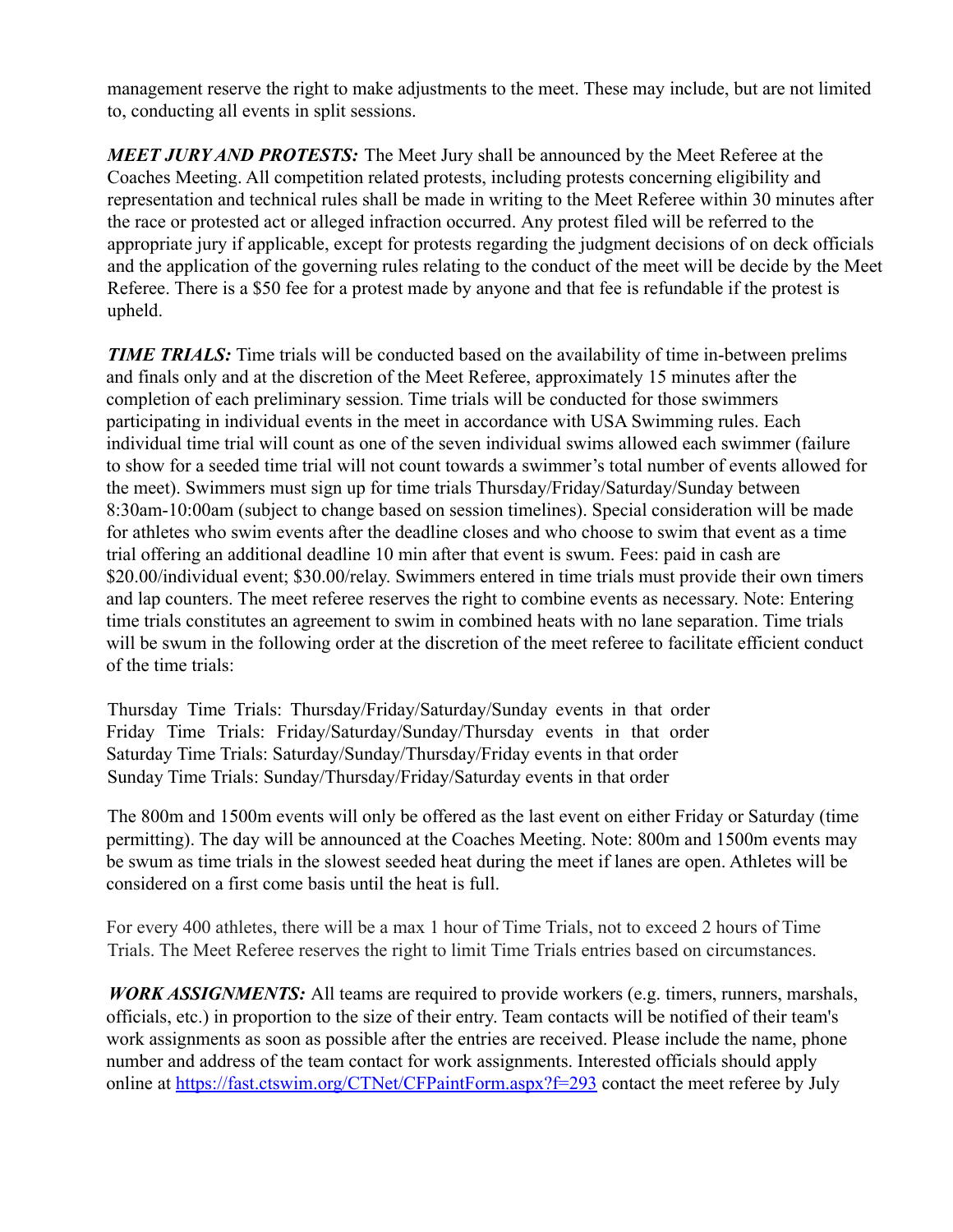5<sup>th</sup>if your officials are to be counted in your work assignment. There will be a maximum number of officials per session. Any team which fails to provide its workers or whose workers do not work for the entire session (including officials) will be fined by Connecticut Swimming, Inc. Clubs will be fined \$100 per each worker that fails to show and \$60 for each worker that is late or leaves early. NOTE WELL that a work assignment is for the duration of the session. It is up to the team to provide a backup worker in case the team's worker for any reason is unable to perform or complete the work assignment.

**OFFICIALS QUALIFYING MEET (OOM):** This meet has been designated as a USA Swimming Official Qualification Meet, certification and re-certification for all N2 and N3 positions. Regardless of the number of sessions required for certification/re- certification, an official will need to serve a minimum of four (4) sessions to be evaluated. Any official wishing to participate should use the sign-up form below no later than June 23, 2022. Any questions should be sent to Margy Sargent at mhsarge@att.net . All requests for assigned positions will be based on evaluation requests and level of experience. Please see the USA Swimming website for additional information on National evaluation and certification requirements.

## **OQM Request Form:**

[https://docs.google.com/forms/d/e/1FAIpQLSeng\\_565uo6Bohenj-YB2zo4Ktk6X8kdexVxrYQOfI4](https://docs.google.com/forms/d/e/1FAIpQLSeng_565uo6Bohenj-YB2zo4Ktk6X8kdexVxrYQOfI4FE_1Cw/viewform?usp=sf_link) [FE\\_1Cw/viewform?usp=sf\\_link](https://docs.google.com/forms/d/e/1FAIpQLSeng_565uo6Bohenj-YB2zo4Ktk6X8kdexVxrYQOfI4FE_1Cw/viewform?usp=sf_link)

*REFRESHMENTS:* Hospitality will be provided for coaches, officials and computer operators. Water will be distributed on deck to volunteers/timers. UCONN may provide concessions.

*PHOTOGRAPHY AND VIDEO RECORDING:* Meet Management has the full authority to restrict any and all photography and visual recording at the meet. Photography or video recording (using cameras, video cameras, iPads, cell phones, etc) from the deck is prohibited by all individuals other than participating Coaches unless prior authorization from the Meet Referee or his/her designee has been granted. Flash photography is prohibited during the start of any heat, including whenever any swimmer is stepping up or standing on a block for the purpose of the start of a heat.

Additionally, the following "non-Camera Zones" shall be enforced:

• Photography or video recording and the use of audio or visual recording devices, including a cell phone, is not permitted in changing areas, rest rooms or locker rooms.

• Photography or video recording (using cameras, video cameras, iPads, cell phones, etc) is not permitted in the area behind or to the side of the starting blocks at either end of the racing course(s) while they are in use for "race starting purposes" during competition and warm-ups.

*DRONES:* Operation of a drone, or any other flying apparatus, is prohibited over the venue (pools, athlete/coach areas, spectator areas and open ceiling locker rooms) any time athletes, coaches, officials and/or spectators are present. Exceptions may be granted with prior written approval by the USA Swimming Vice President of Program Operations.

**PARKING:** After 5:00p and on weekends, the lots are free and open. Max \$15 per day for the garage. Aside from Area 1 lot G, Lots D, Y and Z would be the closest to the pool.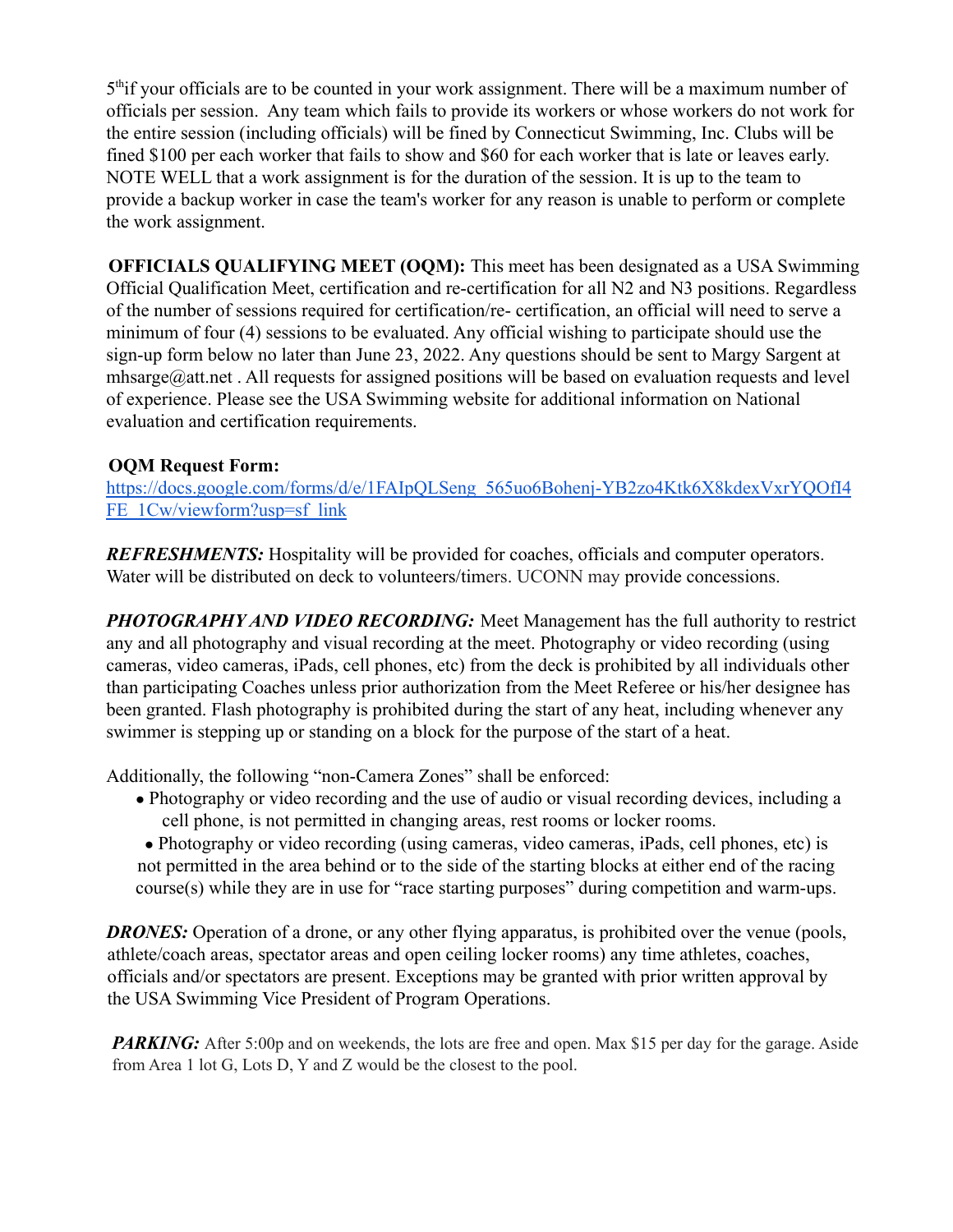University permit parking privileges are strictly enforced between the hours of 7:00a to 5:00p, weekdays unless otherwise posted. After 5:00 p.m. on weekdays, and on weekends, others may park in any on-campus space not designated as reserved, restricted, or limited. Overnight parking (4:00 a.m. until 5:00 a.m.) not specifically authorized by University permit privileges, posted signage, or written communication from Parking Services is prohibited.

### **Map Link:**

<https://park.uconn.edu/wp-content/uploads/sites/2304/2022/03/FINAL-PARKING-MAP081921.pdf>

### *LODGING:* Graduate Hotel at Storrs

[https://www.graduatehotels.com/storrs/#/booking/step-1?group=EJS070722&arrive=07%2F07%2F2022&depart](https://nam10.safelinks.protection.outlook.com/?url=https%3A%2F%2Fwww.graduatehotels.com%2Fstorrs%2F%23%2Fbooking%2Fstep-1%3Fgroup%3DEJS070722%26arrive%3D07%252F07%252F2022%26depart%3D07%252F10%252F2022&data=04%7C01%7C%7C9433c54ac9014618edc908da17e3e13b%7C17f1a87e2a254eaab9df9d439034b080%7C0%7C0%7C637848564756129576%7CUnknown%7CTWFpbGZsb3d8eyJWIjoiMC4wLjAwMDAiLCJQIjoiV2luMzIiLCJBTiI6Ik1haWwiLCJXVCI6Mn0%3D%7C3000&sdata=m4LT7fCICqV7XQoMDvcGfY6F9cHRLn19thU43EVmF%2B8%3D&reserved=0) [=07%2F10%2F2022](https://nam10.safelinks.protection.outlook.com/?url=https%3A%2F%2Fwww.graduatehotels.com%2Fstorrs%2F%23%2Fbooking%2Fstep-1%3Fgroup%3DEJS070722%26arrive%3D07%252F07%252F2022%26depart%3D07%252F10%252F2022&data=04%7C01%7C%7C9433c54ac9014618edc908da17e3e13b%7C17f1a87e2a254eaab9df9d439034b080%7C0%7C0%7C637848564756129576%7CUnknown%7CTWFpbGZsb3d8eyJWIjoiMC4wLjAwMDAiLCJQIjoiV2luMzIiLCJBTiI6Ik1haWwiLCJXVCI6Mn0%3D%7C3000&sdata=m4LT7fCICqV7XQoMDvcGfY6F9cHRLn19thU43EVmF%2B8%3D&reserved=0)